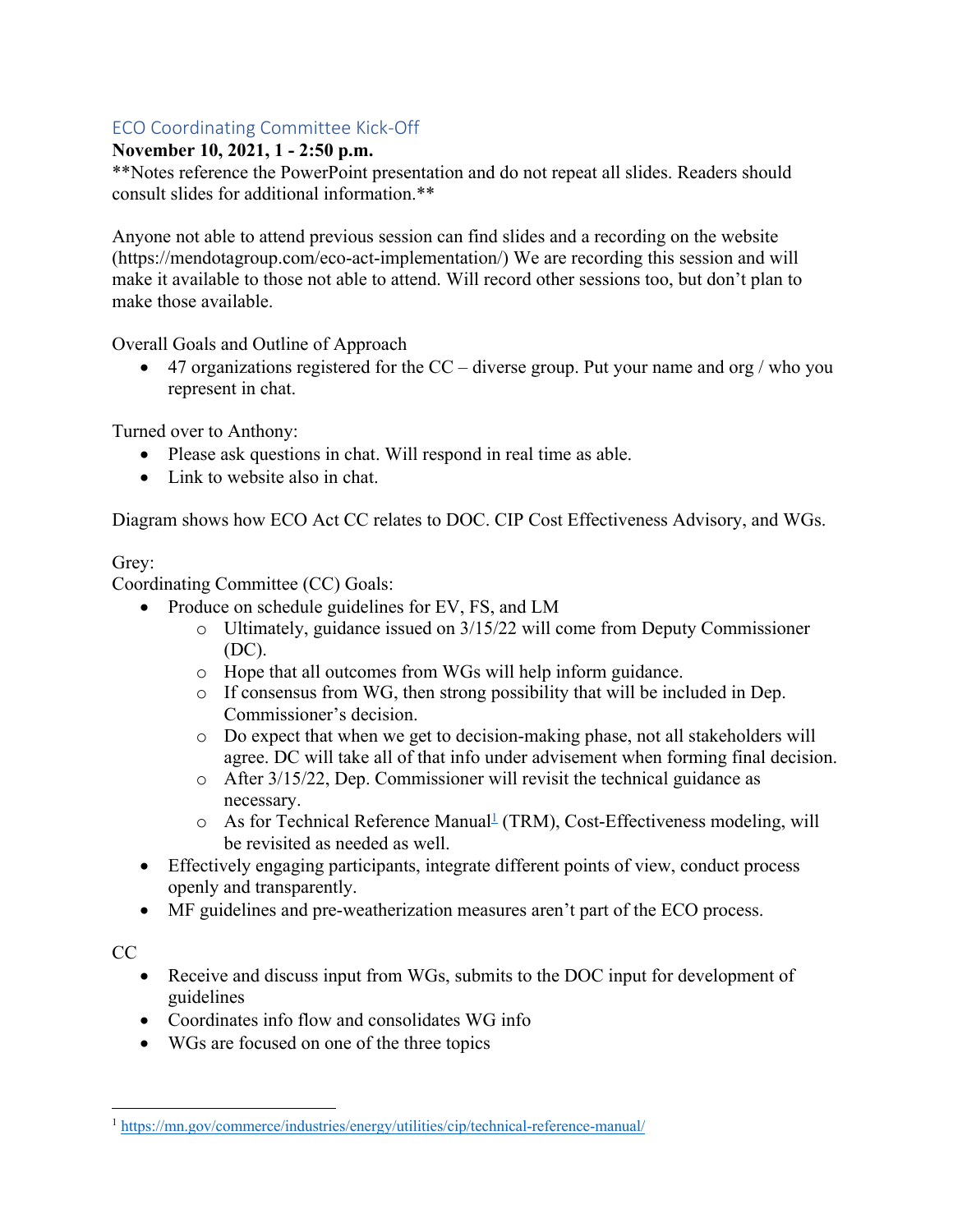EV Sales Guidance WG Compressed Timeline:

- Generate Advisory Materials through Nov 5.
- DOC Staff reviews input 12/5-12
- DOC Staff submits proposal to Deputy Commissioner 12/19
- Stakeholders submit comments 12/26
- DC issues decision  $12/31/21$

Other WGs will have similar timelines, but slightly spread out with guidance due 3/15/22.

 $CC - who can be on it?$ 

- Open to all interested parties willing to make the time commitment.
- WG should draw from CC, but if you can't do both, ok to do WG only.
- We assume if you signed up for this meeting, you're designated a participant on the CC.
- If you'd like to be removed, please send us an email.

Responsibilities of CC

- Attend and contribute to meetings
- Stay apprised of activities
- Come prepared to discuss
- Looking at three CC meetings. This one, Dec, and Jan, each approximately 2 hours.

Working Groups (WG)

- Anyone can participate but WGs will get into the details, so helpful to have a background.
- We'll send an email to sign up for WGs.
- Should actively contribute, and we may call on certain WG members to take the lead to review other WG members' inputs.
- EV Sales Guidelines WG will meet only once then exchange info by email and SharePoint.
- Other WGs will meet up to twice per week between Thanksgiving and the end of the year.
- Guidelines and Guidance synonymous.

Questions from Chat:

- Kevin Lawless (Forward Curve): is EV group focused only on car sales or chargers too? o Anthony (DOC): will go into that shortly.
- Graeme Miller (Energy Resources Center/Univ. of Illinois-Chicago): How soon will WG schedules be introduced?
	- o Today
- Adam: how long will WG meetings go each time?
	- o Anthony: two hours each but will adjust as necessary for longer meetings.

Logistics:

- Project website: public-facing part of ECO Act implementation process.
	- o Will be updated with content from the CC
- SharePoint Site: permission-only allowing for info exchange.

#### **ECO Coordinating Committee Kick-Off**

November 10, 2021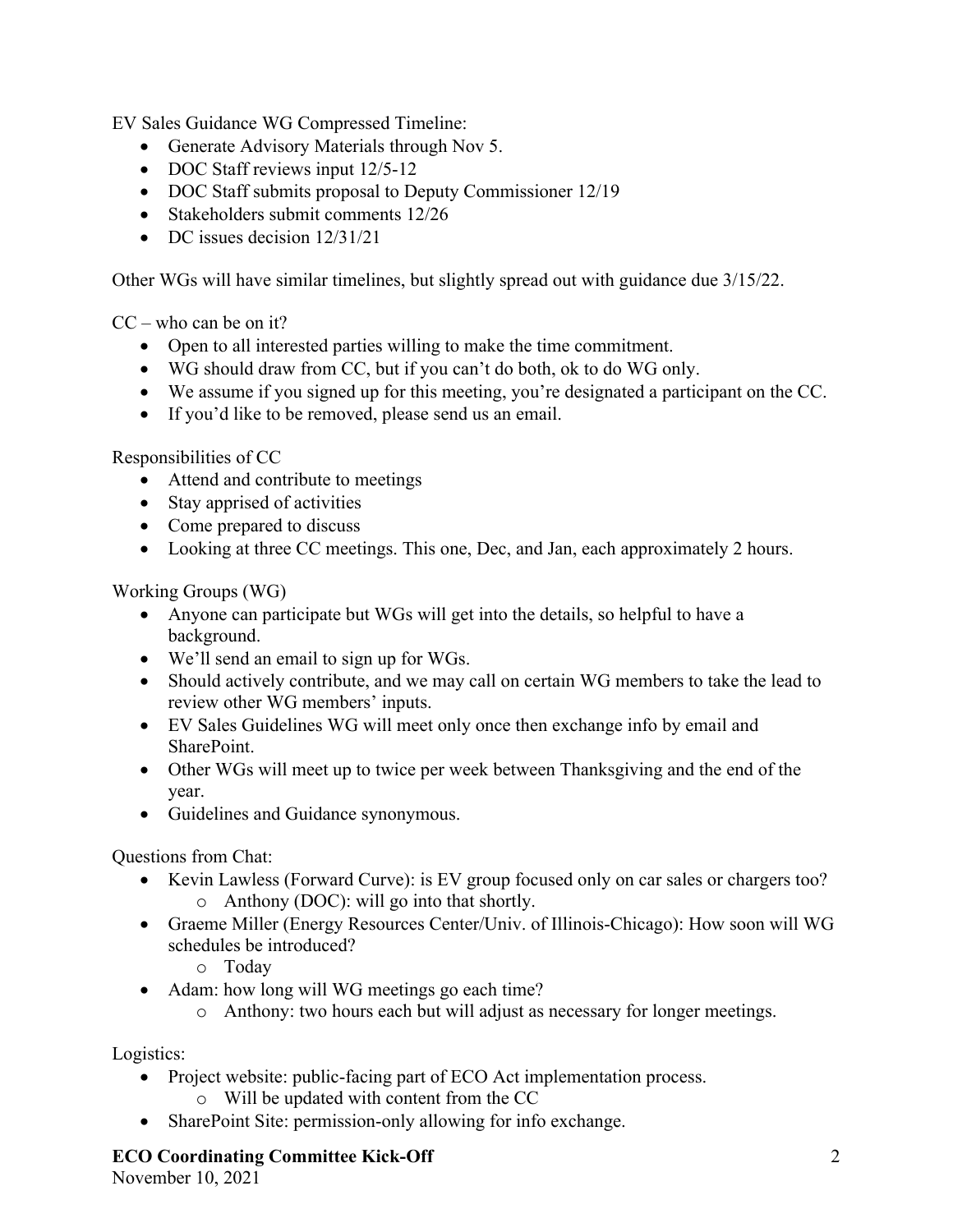- o CC and WG members will have the ability to upload and edit docs.
- o As member of CC and WG, you will have automatic access to the SharePoint site.
- o Already exists.
- Issues Tracker: to enter issues that arise.

### **EV Sales Guidelines Working Group**

Timeline:

- As shown in earlier graphic.
- DC decision by  $12/31/21$ .
- Likely only meeting on 11/16, 10-noon.
- Members will have homework following today's meeting to allow for productive meeting on 11/16.
- If you wish to participate, please register for meeting using email invitation.

Statutory Language:

- Provided in last meeting as well.
- Drives EV Sales WG.
- This group is only providing advisory info.

Group will need to address:

- What approaches exist for calculating the energy consumed for EV charging, namely as this relates to "utility's program, rate, or tariff" for EV charging.
- How are gross annual retail energy sales calculated in 2033?
- Should the first application of the law occur in 2023?
- Others?

Sales are reduced by amount of EV charging through 2032. Question is what happens in 2033.

Next Steps:

- DOC and TMG will propose conceptual language and ask for input from WG members. o Upload docs to SP site.
- We'll present what we're given prior at the 11/16 meeting.

Discussion Questions:

- Anthony: back to questions to address slide: people on this call who were involved in statutory language development. Anything else we should be mindful of? Feedback?
	- o Mike Bull (Minnesota Rural Electric Association): Don't know if this is what you're asking, but I was involved. For second bullet about gross annual sales. Language intended sales after that date. But sales before that date don't get included in the denominator.
	- o Kent Sulem (Minnesota Municipal Utilities Association): agree with Mike.
- Justin Partee (Connexus Energy): that's if enrolled in a program, correct? Or overall new EVs that are charging?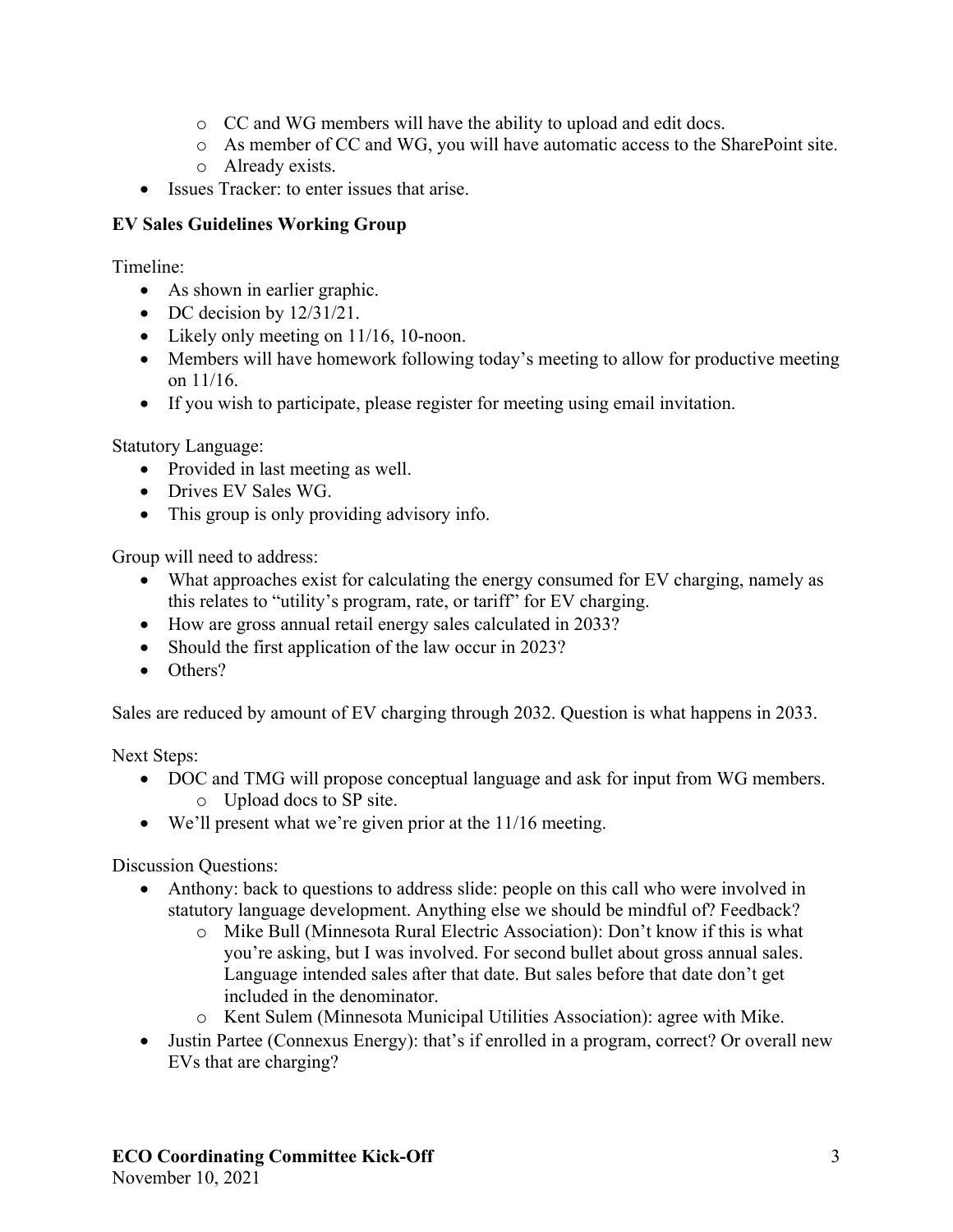- o Mike: that gets to the question under first bullet. What does it mean to be enrolled? I think any EV charging that takes place in your service territory you'll have a tariff for it. Our intent is as broad an interpretation as we can get.
- Anthony: to highlight the third bullet, not mentioned explicitly in statute but our assumption is the removal of EV charging from sales will begin in 2023 which is when munis and coops will begin to implement new plans under ECO.
	- o Mike: I don't know if we ever did the math, but we always talked about a 10-year period. If start in 2023, gets you to the end of 2032.
- Anthony: helpful Mike that seems to check out.
- Jeff Haase (Great River Energy): if first year of EV application / deduction is taken into account, does that mean it's associated with 2021 program-year activities?
	- o Anthony: This what we need to flesh out in WG. I think you're right that 2023 will be based on 2021.
	- o Grey: in case folks aren't aware, the requirements have a backward looking based on sales. Three-year average.

## **Efficient Fuel Switching (FS) Working Group**

Timeline:

- Submit draft language to DC by mid/late Jan to allow for DC decision by 3/15/22.
- Meeting set for  $11/23$ , 1-3pm.
- All members will be invited. Register if you want to participate.

Excerpt from statutory language.

• One key element is the definition of fuel. Fuel means electricity, propane, natural gas (NG), etc.

General assumptions:

- ECO eliminates the prohibition on fuel switching in CIP.
	- o Previous prohibition on fuel switching. Couldn't incent a NG customer to switch to electric device. To prevent competition.
	- o Now electric utilities can promote devices that switch from other fuels to electric.
	- o Other utilities can also promote electric devices switching from other fuels.

Anthony: on next slide we list what isn't as clear to us.

Grey: Context for this might not be as familiar to most folks. Major change in response to efforts to decarbonize.

Questions (from slide):

- Can an NG implement a FS from electricity to NG?
- Are there other FS examples that require clarification?
- Are there analogs that the WG can use to help with the guidelines? NY or CA? CA calls it fuel sub.
- What GHG emissions calc should be used for each utility?
	- o Switch has to be cleaner from GHG perspective.

### **ECO Coordinating Committee Kick-Off**

November 10, 2021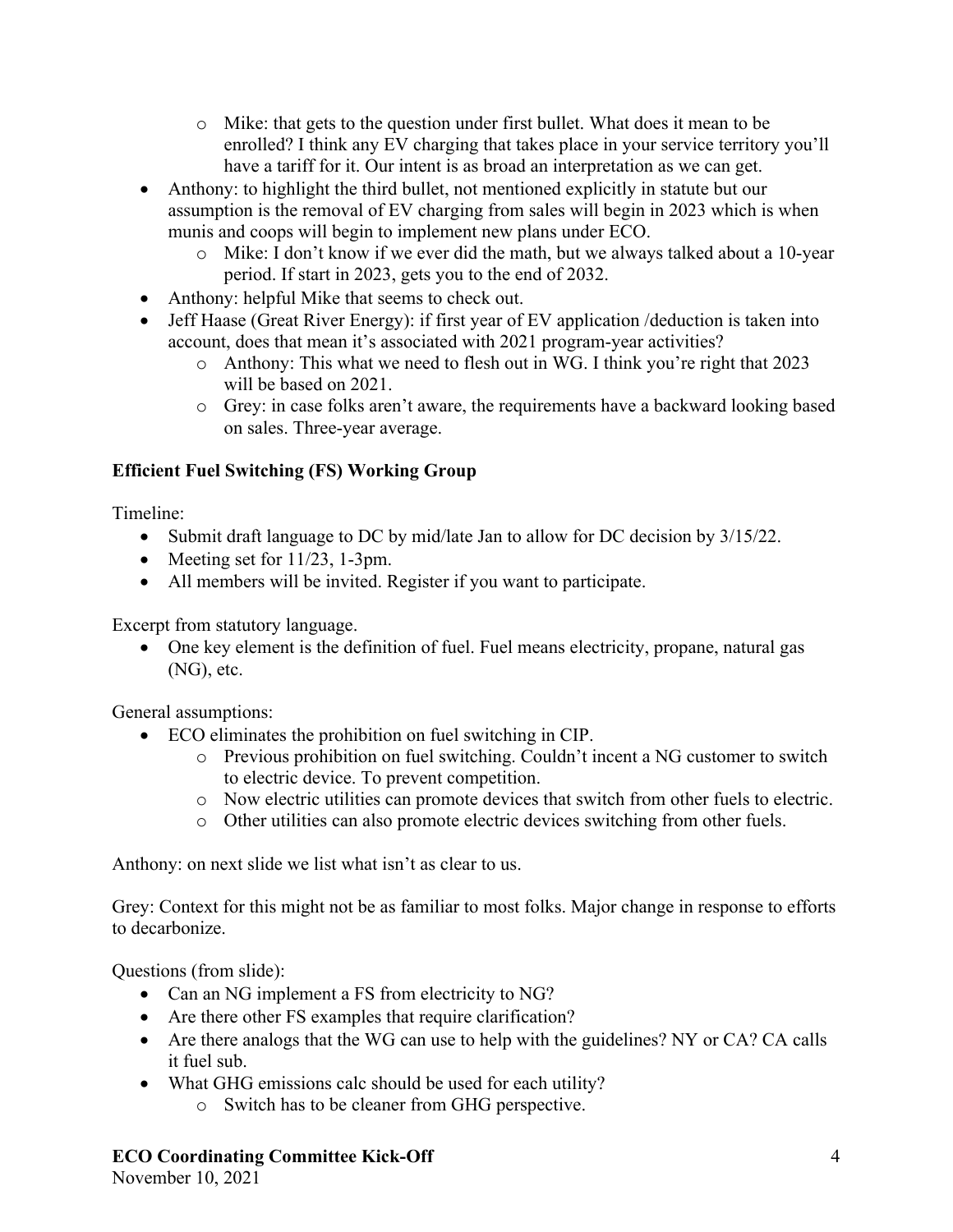- How will energy savings be calculated?
- Other questions?
	- o This is a bit more of a beast than the other two WGs due to complexity.

Discussion Questions

- Anthony: would be good to get feedback on any of the FS scenarios we haven't captured here and on NG FS question. From those who were involved in statutory language.
	- o Mike: on first bullet, I don't think we contemplated a FS improvement from electricity to NG. Pretty specific that it could only be NG to elec. That's my memory.
	- o Anthony: thanks. Anyone want to add or provide different take?
	- o Marty (ACEEE and CEE): seems to be if NG utility contemplating this they'd have to meet the four criteria which would be difficult.
	- o Jared (Owatonna Public Utilities): haven't read the details recently. As an electric and gas utility, I do have experience with customers who bought house with resistive electric water heaters (WH) and wanted to be more efficient but heat pump water heaters are too expensive, so going from elect WH to NG could still meet the goals of carb reduction from electricity to NG. Ultimately best situation would be for customer to go to HP WH but may be cost prohibitive.
	- o Anthony: Mike saying ECO was written to provide a path for fuel switching to electric, so if decided that's the case, then no more explanation necessary. Marty saying would be difficult for any other than FS to electric to meet the criteria.
- Marty: any info available on legislative intent?
	- o Mike: not going to find anything in leg record. No testimony.

Grey: showed tests (4 criteria) that would be applied.

- Anthony: on similar issue regarding NG utilities and ability to FS, seems very clear as to what an NG IOU is allowed to do to implement electric measure and claim savings. Thoughts on muni gas utility has the same option? Not as clearly laid out.
	- o Kent: internal conversations in light of presentations -- our feeling that the consumer-owned gas was never meant to be left out. Never intended to exclude.
- Marty: important to address how shareholder incentives will be handled with FS.
	- o Anthony: language in ECO that speaks directly to this for electric and NG IOUs. A natural progression from 3/15/23 guidance will be as we approach next IOU triennial planning period, that efficient FS will be included in the conversation of development of the financial incentive. Under purview of PUC.
- Josh Dammel (Fresh Energy): Want to make sure interaction with Natural Gas Innovation Act (NGIA) is considered.
	- o Anthony: in close contact with rates and planning side of DOC. Acknowledgement and understanding that these two processes are ongoing and that there's overlap.
- Tom Sagstetter (Elk River Municipal Utilities): what about renewable NG as a transportation fuel?
	- o Anthony: question for WG or after 3/15 guidance.

Grey: the filing process – COUs will file in June next year, and public utilities in 2023.

**ECO Coordinating Committee Kick-Off** November 10, 2021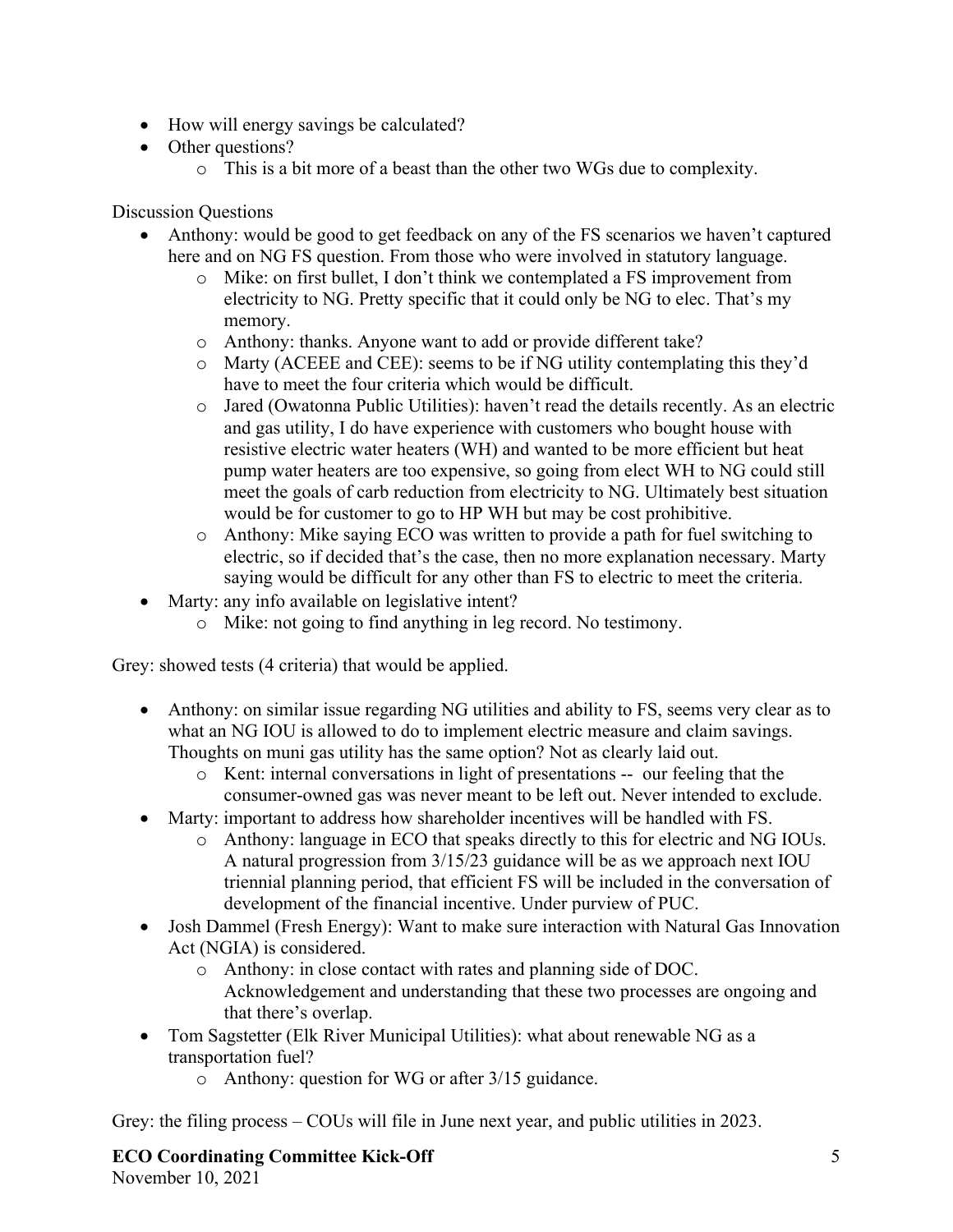Next steps:

- DOC and TMG will distribute concepts to consider and ask for input
- WG members can submit info, use SP site.
- Submit before 11/16 for 11/23 meeting.

### *10-minute break until 2:14pm.*

Anthony: revisit Eff FS slide when we come back to make sure there isn't anything more to add.

Discussion Questions

- Josh: preferred method to provide input by 11/16. Assume via SP. When will access be opened?
	- o Grey: access opened as soon after this meeting as possible We have email addresses we'll use to push out the info. Probably in the next few hours. Right now it's just a folder. Open to subfolders.
- Marty: circulate excerpt of FS criteria?
	- o Anthony: slide deck will be uploaded to website soon after this meeting. I can send a link.
- Mike: Do we need to do anything proactive to access SP? Will you just invite us? o Yes
- Anthony: any other comments or questions beyond listed here? To add context, if there's anything about guidelines in other parts of the country would be great to see them. For GHG calcs, that'll be a large part of the WG. Maybe referring to latest IRPs. For others leans on DOC to come up with methodology. At the moment, the TRM is set up for single fuel transfer. But maybe a significant task there to update TRM to provide utilities what they need to calculate savings from fuel switching.
- Josh: alongside the GHG calcs, consider the source calculations. Lots of tech details. Should strive to make them consistent.
- Marty: with respect to calculating energy savings, would be nice to recognize corollary energy savings.
- Carl Samuelson (Michaels Energy): last part of criteria is language around measure installation to not impact system load factor. Always been vague. Maybe you're leaving it up to the utilities, but maybe we should address here.
- Anthony: as we work through criteria, we'll be looking for suggestions and ideas as to how utilities can demonstrate compliance with that.

Grey: Carl's question points to a lot of tentacles.

### **Load Management (LM) Working Group**

Timeline:

- Decision  $3/15/22$
- Produce something for consideration by mid-late Jan
- Meeting scheduled 11/30, 1-3pm.

# **ECO Coordinating Committee Kick-Off**

November 10, 2021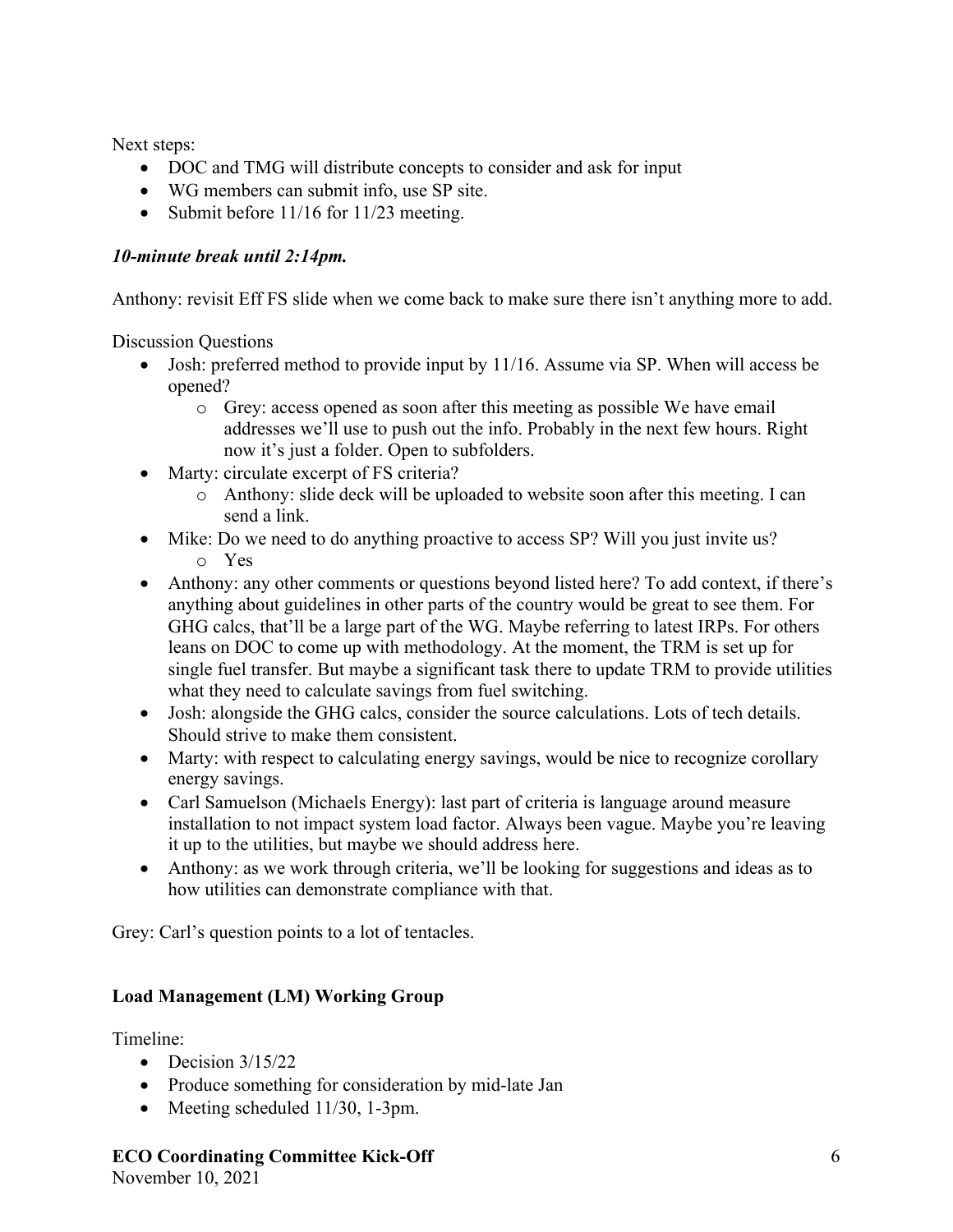• You'll get an invite; register if you want to participate.

Statutory language expands the definition of LM and elevates the role it can play. Makes it more important than previously. Clearly prescribes that LM can be included in plans. A lot of focus on calculating the CE of LM items.

Questions (from slide):

- What does this mean for existing programs? What needs to be clarified to guide program development?
- How should utilities evaluate CE for these programs?
- Other questions?

Anthony: Background - if you weren't able to join last call, LM historically were allowed in CIP if they had energy savings. Load shaving would be allowed, but load shifting were not. This removes that distinction and becomes only whether LM is CE.

Discussion Questions

- Travis (GDS): should be relatively straightforward to measure load shifting, but that doesn't map up with current CIP metrics measuring conservation. Do you have a thought Grey, about how to track that?
	- o Grey: good question. LM programs are managing load for a discrete period. Ex. AC controller will interrupt the compressor on your AC to use less electricity but fan will continue to blow, but once compressor comes on, because you've starved the house, it may require more cooling at a different time. Net-net you may not reduce energy. Guessing utilities have thought about this. Since demand savings are also considered, and coincident with utility peak, then you can claim demand reduction even if usage is increased off-peak. Because goals are set for both energy and demand reduction.
- Marty: understanding is that now LM can be included and paid for under CIP if CE, but if just load shifting…
	- $\circ$  Anthony: sounds like a reasonable explanation and I'm inclined to think that is correct, but something we will need to discuss in WG to be 100% sure.
- Jeff Haase: CE question is key. Especially based on how utilities are charged demand. Question is CE going to be focused on utility CE exclusively or more on four CE criteria envisioned elsewhere in the law? Also, someone mentioned emissions reductions. That would be critical to include going forward.
	- o Anthony: traditional four CE tests
- Grey: As Kevin said, there could be emissions reductions. Shifting to a time of fewer emissions, you would have reductions. Shifting between fossil fuel and renewables generation.

Next Steps:

- Share info through SP site.
- Chris Waltz (Otter Tail Power Company): when LM can be considered in CIP under ECO…
	- o Anthony: we'll need to spend a lot of time on these use cases in the WG.

**ECO Coordinating Committee Kick-Off** November 10, 2021